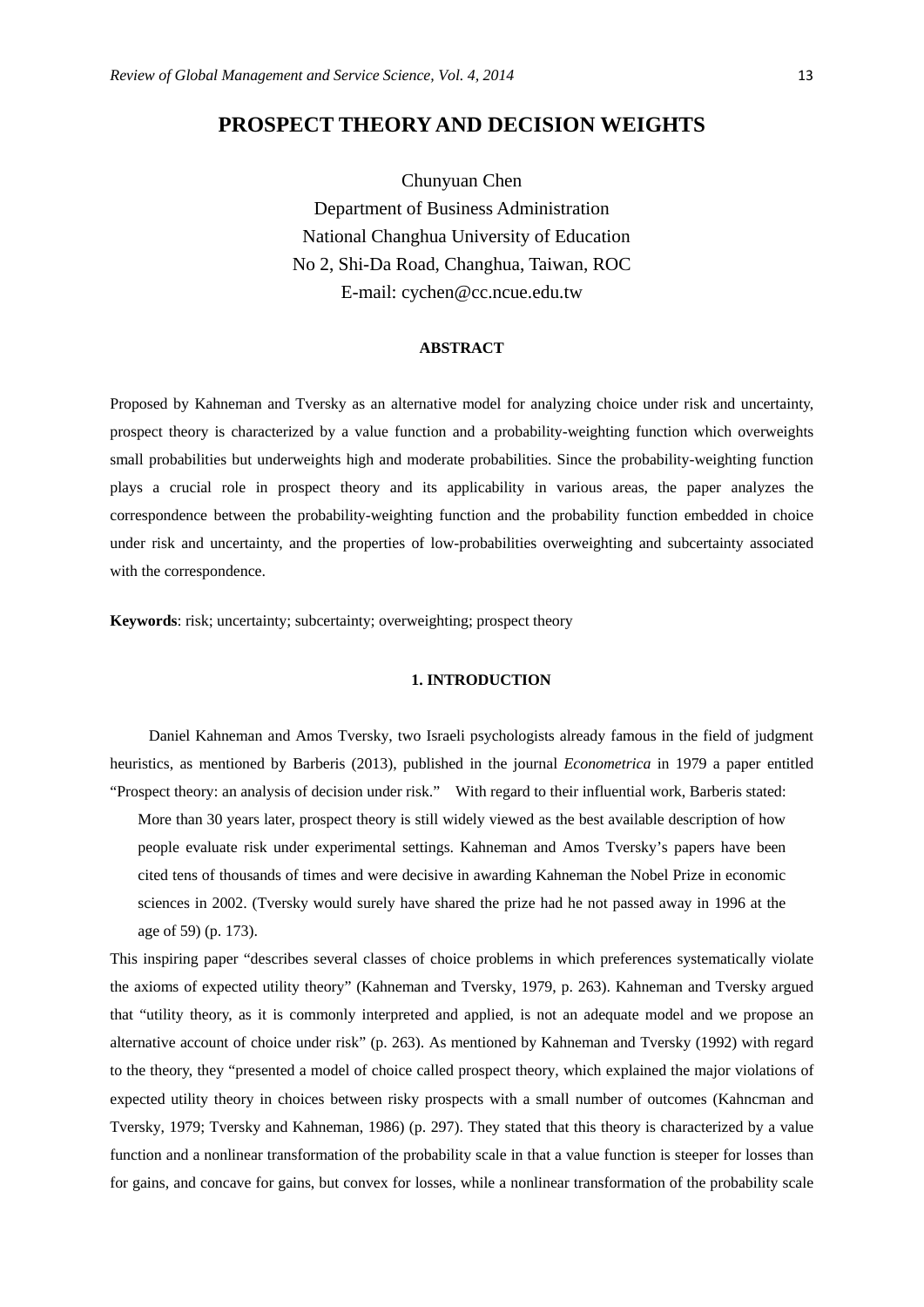14 Chunyuan Chen

overweights small probabilities, but underweights high and moderate probabilities.

As mentioned by Tversky and Kahneman (1992) with regard to later research reports pertinent to prospect theory, "in an important later development, several authors (Ouiggin, 1982; Schmeidler, 1989; Yaari, 1987; Weymark, 1981) have advanced a new representation, called the rank-dependent or the cumulative functional, that transforms cumulative rather than individual probabilities" (p. 298). In response to the academic development and to extend the original version of prospect theory, which was established with the aid of evidence regarding choices between risky prospects containing merely a small number of outcomes, Kahneman and Tversky presented in their article "a new version of prospect theory that incorporates the cumulative functional and extends the theory to uncertain as well to risky prospects with any number of outcomes" (p. 298) and called the resulting model cumulative prospect theory.

 While the influence of prospect theory is far-reaching, not only academically but also practically, its potential impact on later academic development can be described by the following statements presented by Barberis (2013):

It is curious, then, that so many years after the publication of the 1979 paper, there are relatively few well-known and broadly accepted applications of prospect theory in economics. One might be tempted to conclude that, even if prospect theory is an excellent description of behavior in experimental settings, it is less relevant outside the laboratory. In my view, this lesson would be incorrect. Rather, the main reason that it has taken so long to apply prospect theory in economics is that, in a sense that I make precise in the next section, it is hard to know *how* to apply it. While prospect theory contains many remarkable insights, it is not ready-made for economic applications (pp. 173-174).

Since the probability-weighting function plays a crucial role in prospect theory and its applicability in various areas, the present paper is to analyze the correspondence between the probability-weighting function and the probability function embedded in prospect theory, and the properties of low-probabilities overweighting and subcertainty associated with the correspondence.

### **2. THE PROBABILITY-WEIGHTING FUNCTION**

As proposed by Kahneman and Tversky (1979), a prospect $(x_1, p_1;...;x_n, p_n)$  can be described as a contract which yields outcome  $x_i$  with probability  $p_i$ , where  $\sum_i p_i = 1$  for all outcomes, and decision making under risk concerns a choice between prospects. In prospect theory, an outcome is associated with two important elements, a value yielded by the outcome and a decision weight assigned by a decision maker. Inferred from choices between prospects, decision weights, they argued, measure not merely the likelihood of events perceived by a decision maker, but also the impact events may have on the desirability of prospects. A decision maker assigns decision weights to stated probabilities through a weighting function, whereas "the decision weights are not probabilities" in that "they do not obey the probability axioms and they should not be interpreted as measures of degree or belief" (Kahneman and Tversky ,1979, p. 280). The weighting function  $\pi$  is presented by Kahneman and Tversky as an increasing function of *p*, with the salient properties  $\pi(0) = 0$ , and

.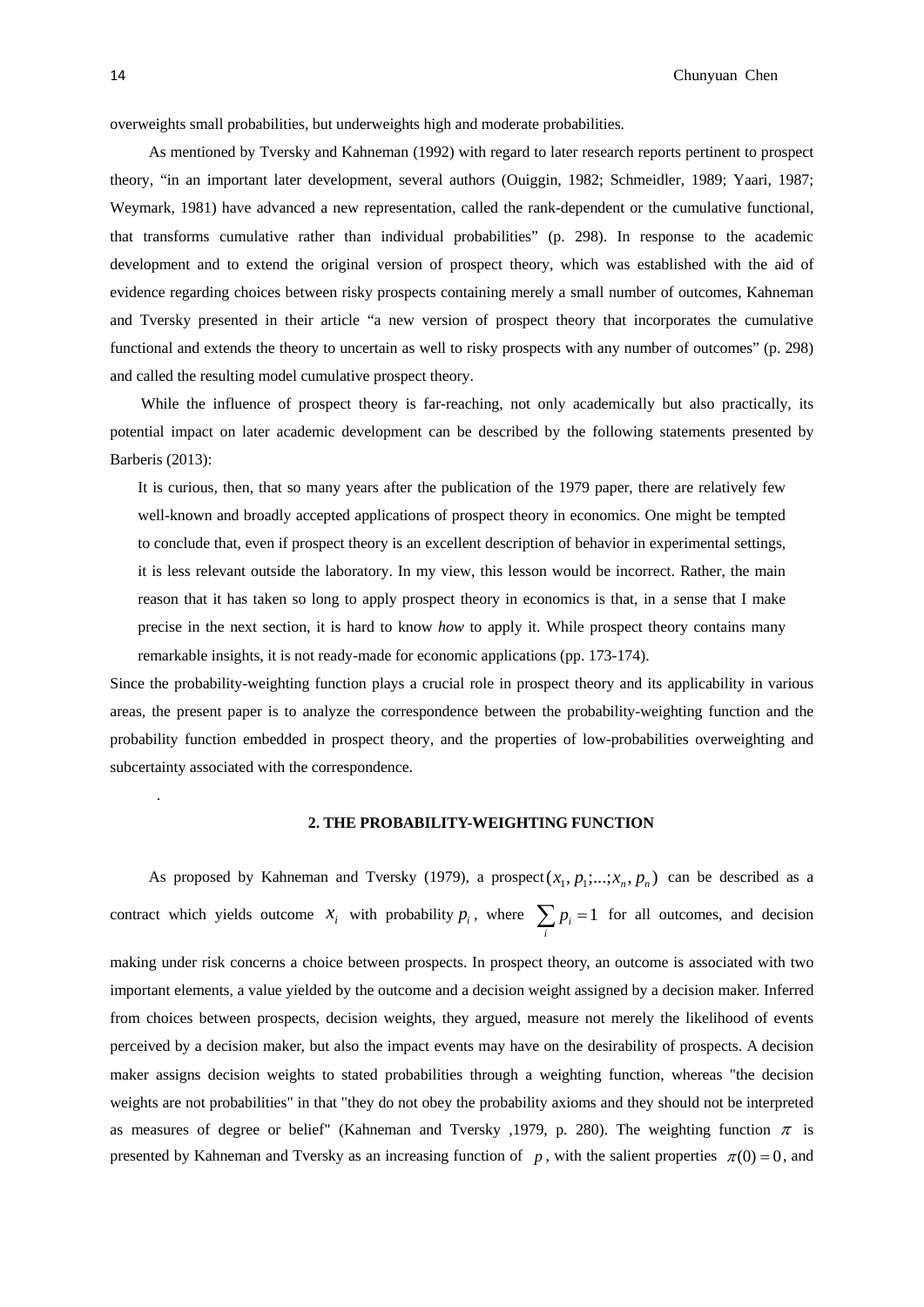$$
V(x_1, p_1; \dots; x_n, p_n) = \sum_{i=1}^n \pi(p_i) \upsilon(x_i),
$$
 with  $\upsilon(0) = 0$  for the value function and  $\pi(0) = 0$  and  $\pi(1) = 1$  for

the weighting function  $\pi$ .

While Kahneman and Tversky (1979) asserted that the decision weights assigned by a decision maker measure not merely the likelihood of events perceived by the decision maker, but also the impact events may have on the desirability of prospects, they proposed strict relations between the weighting function  $\pi$  and the probability function *p* by assuming that the weighting function  $\pi$  is an increasing function of *p* and is absolutely continuous with respect to  $p$ , which is indicated henceforth by  $\pi \ll p$ . The impact events may have on the desirability of prospects appeared not to have been addressed in the specification of the weighting function so thoroughly as Kahneman and Tversky asserted, which necessitates further theoretical and empirical investigation in this respect. If the weighting function  $\pi$  and the subjective probability function  $p$  possessed by a decision maker have the properties of a finite measure, by Radon-Nikodym theorem, for the two  $\sigma$ -finite measures on  $(\Omega, \mathfrak{I})$  such that  $\pi \ll p$ , there would exit a nonnegative density function f such that  $\pi(E) = \int_E f dp$  for all  $E \in \mathcal{F}$ , and for two such densities *f* and *g*,  $p[f \neq g] = 0$ . The assumption of  $\pi \ll p$  indicates that the weighting function  $\pi$  is dominated by the probability function p, and the existence of such a unique nonnegative density function *f* suggests the tight link of the weighting function  $\pi$  to the probability function.

From the perspective of a correlating device  $\{\Omega, \{E_i\}, P\}$  as described in Fudenburg and Tirole (1991), the structure of the information possessed by a decision maker is represented by the information partition  ${E_i}$ as a partition of the finite state space  $\Omega$ , where  $E_i$  consists of those states regarded by a decision maker as possible with the true state. In the case that a decision maker weights equally the probability of each  $\omega \in E_i$ , the unique nonnegative density function  $f$  under the assumption of  $\pi \ll p$  may be further represented by a simple real function with finite range as  $f = \sum_i \alpha_i I_{E_i}$ , where the constant  $\alpha_i$  may be regarded as the weighting

rate for the event  $E_i$  and  $I_{E_i}$  is the indicator function of  $E_i$ , assuming the value 1 on  $E_i$  and 0 on  $E_i^c$ . In

this framework, the weighting function  $\pi$  can be represented as  $\pi(E_i) = \int_{E_i} \sum_i \alpha_i I_{E_i} dp$ , and  $\pi(E_i) = \alpha_i p(E_i)$ . The relation between the weighting function  $\pi$  and the probability function *p* is characterized by the weighting rates  $\{\alpha_i\}$  corresponding to the information partition  $\{E_i\}$  of the correlating device  $\{\Omega, \{E_i\}, P\}$ . To avoid the dominance of the probability function *p* over the weighting function  $\pi$  and to take into consideration the impact events may have on the desirability of prospects, the assumption of  $\pi \ll p$  may be relaxed by including a desirability-representing measure  $\lambda(E_i)$  in the specification of the weighting function  $\pi$  in such a form as  $\pi(E_i) = \lambda(E_i) + \int_{E_i} \sum_i \alpha_i I_{E_i} dp$ . The properties and appropriate form of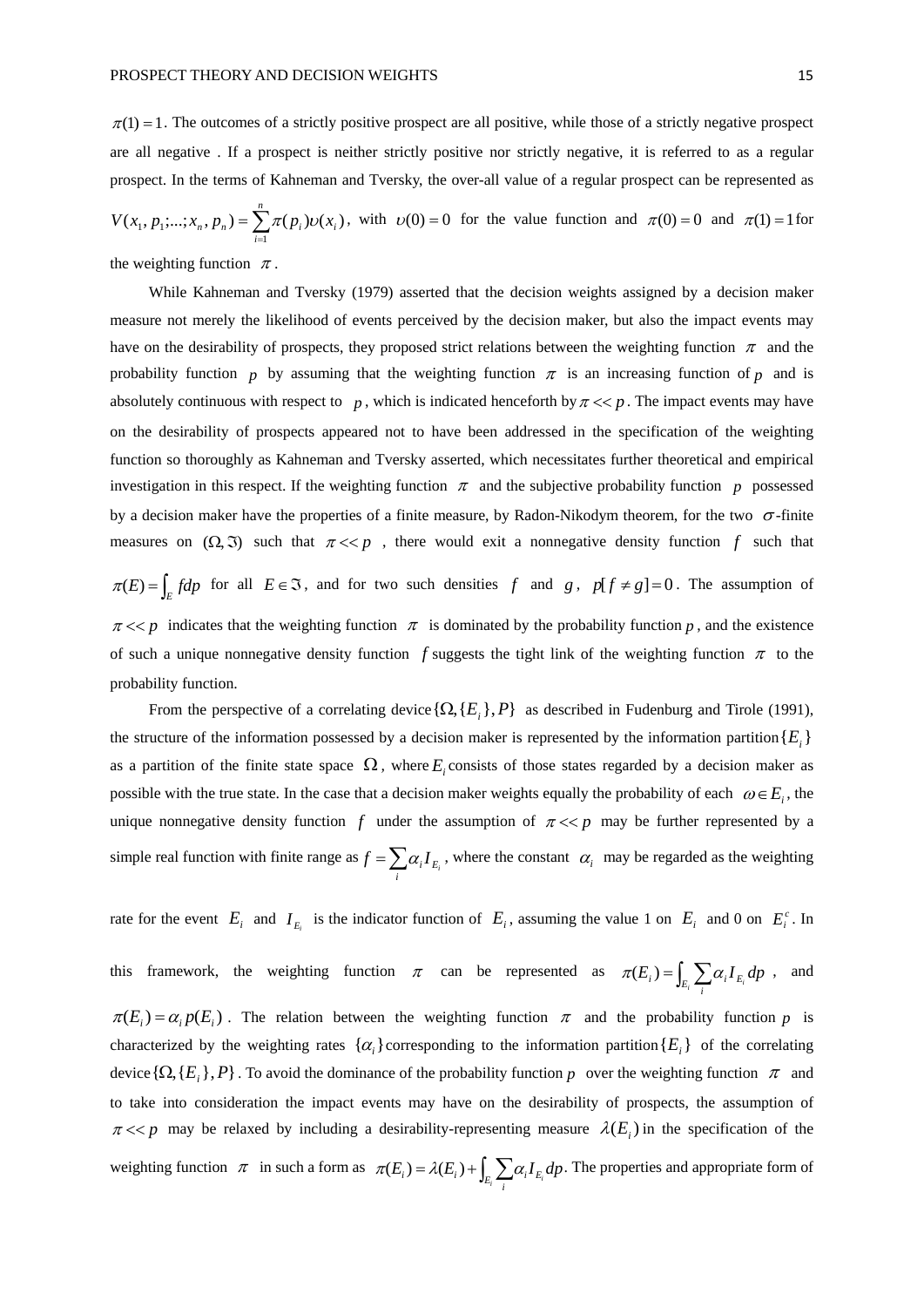a weighting function  $\pi$  as such, with a desirability-representing measure included in it, needs to be thoroughly considered for the over-all value function to possess desirable properties for individual choice under risk and uncertainty.

#### **3. LOW-PROBABILITIES OVERWEIGHTING**

With regard to the properties of the weighting function, Kahneman and Tversky (1979) proposed that for very low probabilities *p*, they are generally overweighed by the weighting function so that  $\pi(p) > p$ . The proposition is derived from the evidence revealed by the responses of university faculty and students to some hypothetical choice problems presented to them. As presented by Kahneman and Tversky, for symmetric fair bets ( $y, 5; -y, 5$ ) and  $(x, 5; -x, 5)$  with  $x > y \ge 0$ , the averseness would generally increase with the size of the outcome, and thus symbolically  $v(y) + v(-y) > v(x) + v(-x)$ , which yields  $v(x) < -v(-x)$  by setting  $y = 0$ and  $v'(x) < v'(-x)$  by letting *y* approach *x*. This indicates that the value function for losses is steeper than that for gains. With a larger proportion of respondents choosing (5,000, .001) instead of (5), by further assuming a concave graph for the value function for gains, Kahneman and Tversky showed that  $\pi(.001) > v(5)/v(5,000) > .001$ .

The empirical evidence presented by Kahneman and Tversky (1979) regarding choices between risky prospects reveals the overweighting by a weighting function of low probabilities associated by a probability function with those events which are less likely to take place. Theoretically, for two totally finite measures  $\mu$ and *v* such that  $v \ll \mu$  and *v* is not identically zero, "there exists a positive number  $\varepsilon$  and a measurable set *A* such that  $\mu(A) > 0$  and such that *A* is a positive set for the signed measure  $v - \varepsilon \mu$  . (Halmos, 1950, p. 128). If the weighting function  $\pi$  and the probability function p possessed by a decision maker have the properties of a finite measure, for the two totally  $\sigma$ -finite measures such that  $\pi \ll p$  and  $\pi$  is not identically zero, there would exist a positive number  $\varepsilon$  and a measurable set  $\overline{E}$  such that  $p(\overline{E}) > 0$  and such that  $\pi(E \cap \overline{E}) - \varepsilon p(E \cap \overline{E}) \ge 0$  for every measurable set *E*. The existence of such a positive number  $\varepsilon$  and a measurable set  $\overline{E}$  indicates an infimum for the weighting of probabilities associated with events contained in the measurable set  $\overline{E}$ , which can be expressed by  $\pi(E \cap \overline{E})/p(E \cap \overline{E}) \geq \varepsilon$ . If the weighting function  $\pi$  and the subjective probability function *p* possessed by a decision-maker have the properties of a finite measure, the assertion presented by Kahneman and Tversky regarding the overweighting of low probabilities by a weighting function  $\pi$  suggests that there would exist a positive number  $\varepsilon > 1$  and a measurable set  $\overline{E}$  such that  $p(\overline{E}) > 0$  and  $p(\overline{E}_k)$  is low for every  $E_k \subset \overline{E}$  and such that  $\pi(E \cap \overline{E})/p(E \cap \overline{E}) > 1$  for every measurable set  $E$ .

As mentioned previously, in the framework with a correlating device  $\{\Omega, \{E_i\}, P\}$  and a decision maker weighting equally the probability of each  $\omega \in E_i(\omega)$ , if the weighting function  $\pi$  and the subjective probability function *p* possessed by a decision maker have the properties of a finite measure, the weighting function  $\pi$  can be represented as  $\pi(E_i) = \int_{E_i} \sum_i \alpha_i I_{E_i} dp$ , and  $\pi(E_i) = \alpha_i p(E_i)$ , where the constant  $\alpha_i$ may be viewed as the weighting rate which the weighting function associates with  $E_i$ . An overweighting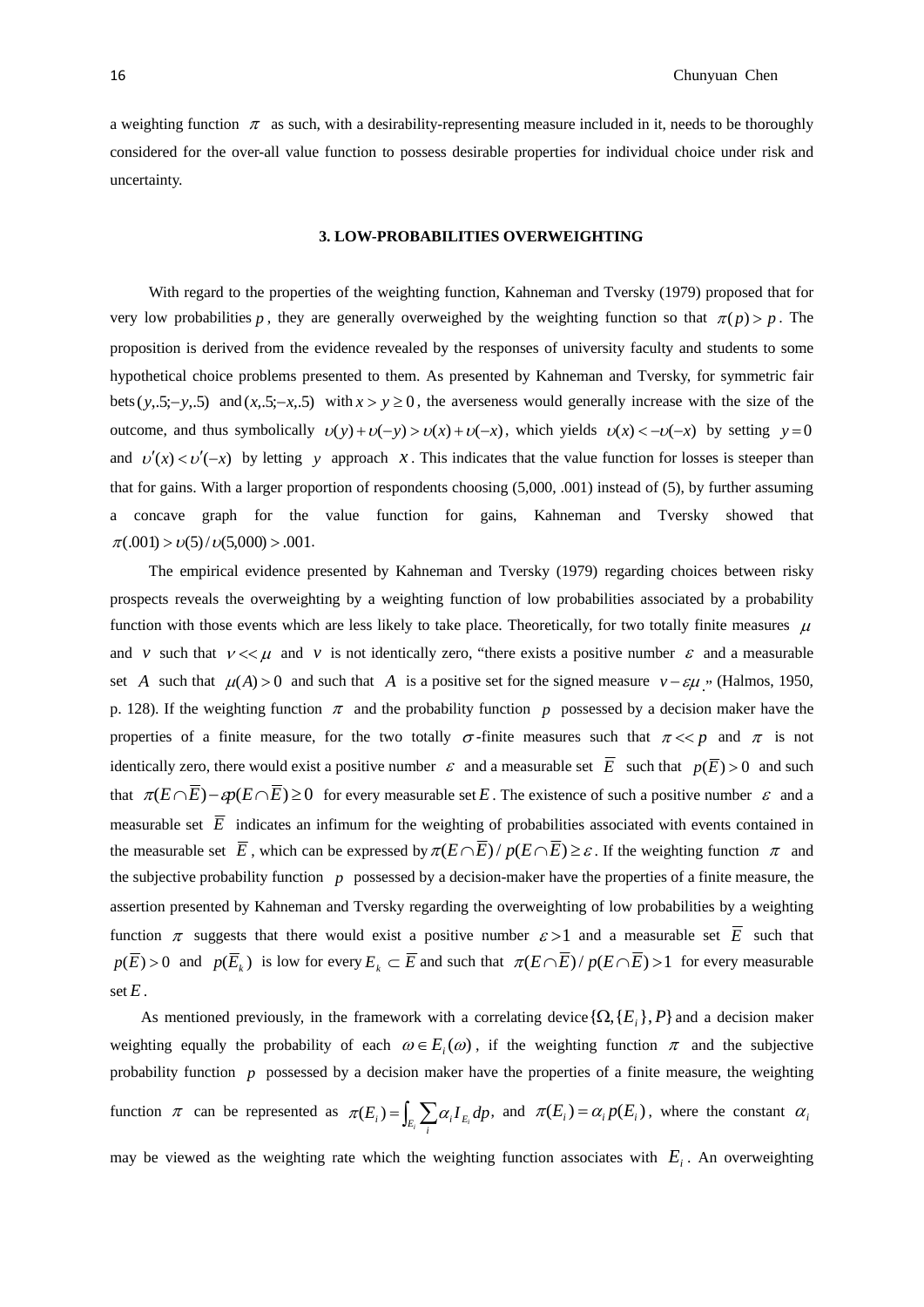pattern exists if  $\alpha_i > 1$ , while an underweighting pattern exists if  $\alpha_i < 1$ . As  $\alpha_i = 1$ , the weighting function may be viewed as unbiased.

#### **4. SUBCERTAINTY**

As Kahneman and Tversky (1979) argued, evidence indicates that the weighting function is characterized by the property of subcertainty, that is, for all  $0 < p < 1$ ,  $\pi(p) + \pi(1-p) < 1$ , whereas the weighting function possesses the property of low-probabilities overweighting. The observed phenomenon of subcertainty provides information with regard to a decision maker's summation of the individual decision weights associated with all the distinct events comprising the whole state space and reveals another quite distinct characteristic possessed by the weighting function in contrast to Kahneman and Tversky's assertion that  $\pi(1) = 1$ . As implied by the property of subcertainty and the property that  $\pi(1)=1$ , it can be established that  $\pi(p(E_i)) + \pi(p(E_i^c)) \neq \pi(\Omega)$  or  $\sum \pi(p_i(E_i)) \neq \pi(\Omega)$  $\sum_{i=1} \pi(p_i(E_i)) \neq \pi(\Omega)$ *n*  $\sum_{i=1}^n \pi(p_i(E_i)) \neq \pi(\Omega)$ , where for the disjoint sequence of  $(E_1,...,E_n)$ ,  $\bigcup_{i=1}^n E_i = \Omega$ . Thus, the evidence presented by Kahneman and Tversky indicated that the weighting function possessed by a decision maker may not possess the property of countable additivity and would not be a finite measure in this respect.

In the study of Tversky and Kahneman (1992), they attempted to structurally refine the weighting function "in terms of the concept *of capacity* (Choquet, 1955), a nonadditive set function that generalizes the standard notion of probability. A capacity *W* is a function that assigns to each  $A \subset S$  a number *W*(*A*) satisfying  $W(\phi) = 0$ ,  $W(S) = 1$ , and  $W(A) \ge W(B)$  whenever  $A \supset B$  " (p. 300). However, even with further refinements of the model, the violation of the property of countable additivity by the weighting function and other critical elements characterizing the theory may make prospect theory "not ready-made for economic applications" (Barberis, 2013, p. 174) in that the theory may not be readily linked to concepts and analytical frameworks available in relevant areas and may need further elaboration for integrated applications. Questions may be raised: Is the phenomenon of subcertainty common or serious in a large sample? For those individuals who attempt to act rationally in choice under risk and uncertainty even though their actions may not be rational in all respects, would theories built on the assumption of rationality better describe their behaviors in choice under risk and uncertainty than other theories?

While such properties of subcertainty and low-probabilities overweighting possessed by the weighting function as noted by Kahneman and Tversky (1979) would provide an evidence-based perspective from which the probabilities-weighting behavior of an individual may be understood, the properties appear to be derived to a great extent from evidence on individuals' choices among prospects containing two or a small number of outcomes and may not be valid or compatible in individuals' choices among prospects containing a larger number of outcomes under specific contexts. For instance, suppose that the information partition  $(E_1, E_2, ..., E_{n-1}, E_n)$  possessed by a decision maker is a finite, countable partition of the state space  $\Omega$ , and for  $i = 1,...,n-1$ , the value of  $p(E_i)$  is low and positive. With the information partition, those events with measure 0 are ignored in the decision maker's formation of relevant choices. Under the proposition that low